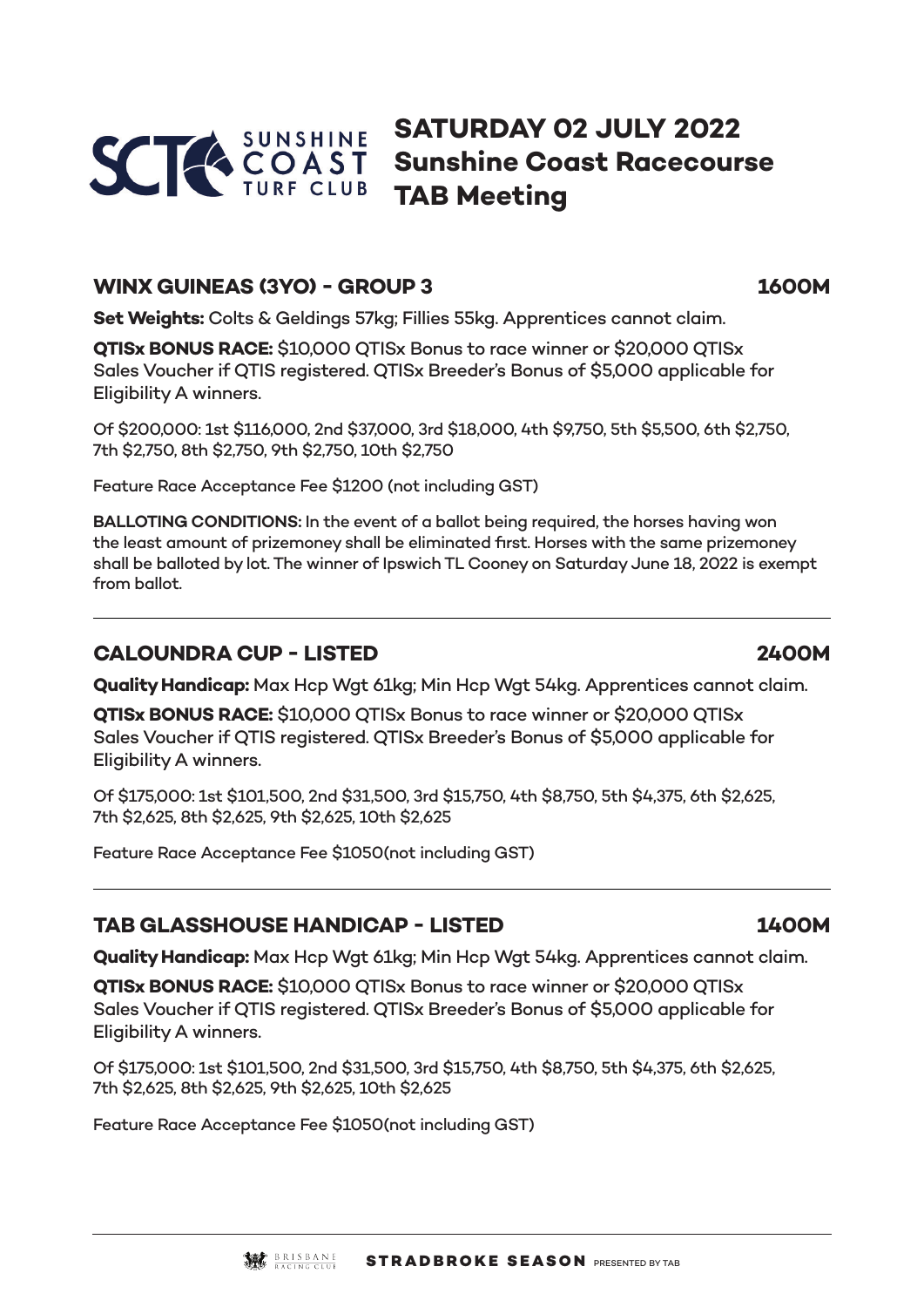## **PROVINCIAL SPRINTERS SERIES (FINAL) 1200M BENCHMARK 80 HANDICAP**

Apprentices cannot claim.

Trainer Bonus of \$5,000 for Winner.

Horses that finish 1st or 2nd in any of the following heats will be exempt from ballot for this Final:

Toowoomba TC 04.06.22 BenchMark 70 1000m; Gold Coast TC 11.06.22 BenchMark 72 1200m; Sunshine Coast TC 19.06.22 BenchMark 75 1200m.

For full conditions, please refer to Racing Queensland website and the advertisement in the Program section of the RACE Magazine.

For QTIS registered horses of any age which contested one or more heats: Of \$137,000: 1st \$80,500, 2nd \$26,300, 3rd \$13,600, 4th \$5,950, 5th \$3,650; 6th \$1,400, 7th \$1,400, 8th \$1,400, 9th \$1,400, 10th \$1,400

For horses which contested one or more heats: Of \$125,000: 1st \$72,000; 2nd \$24,000, 3rd \$12,400, 4th \$5,950, 5th \$3,650; 6th \$1,400, 7th \$1,400, 8th \$1,400, 9th \$1,400, 10th \$1,400

For horses which did not contest a heat:

Of \$105,000: 1st \$61,000, 2nd \$20,500, 3rd \$10,500, 4th \$5,000, 5th \$3,000, 6th \$1,000, 7th \$1,000, 8th \$1,000, 9th \$1,000, 10th \$1,000

Feature Race Acceptance Fee \$630(not including GST)

## **BENCHMARK 90 HANDICAP 1000M**

Of \$75,000: 1st \$42,700, 2nd \$14,350, 3rd \$7,350, 4th \$3,500, 5th \$2,100, 6th \$1,000, 7th \$1,000, 8th \$1,000, 9th \$1,000, 10th \$1,000

## **BENCHMARK 80 HANDICAP 1800M**

Of \$75,000: 1st \$42,700, 2nd \$14,350, 3rd \$7,350, 4th \$3,500, 5th \$2,100, 6th \$1,000, 7th \$1,000, 8th \$1,000, 9th \$1,000, 10th \$1,000

## **BENCHMARK 78 HANDICAP 1400M**

Of \$75,000: 1st \$42,700, 2nd \$14,350, 3rd \$7,350, 4th \$3,500, 5th \$2,100, 6th \$1,000, 7th \$1,000, 8th \$1,000, 9th \$1,000, 10th \$1,000